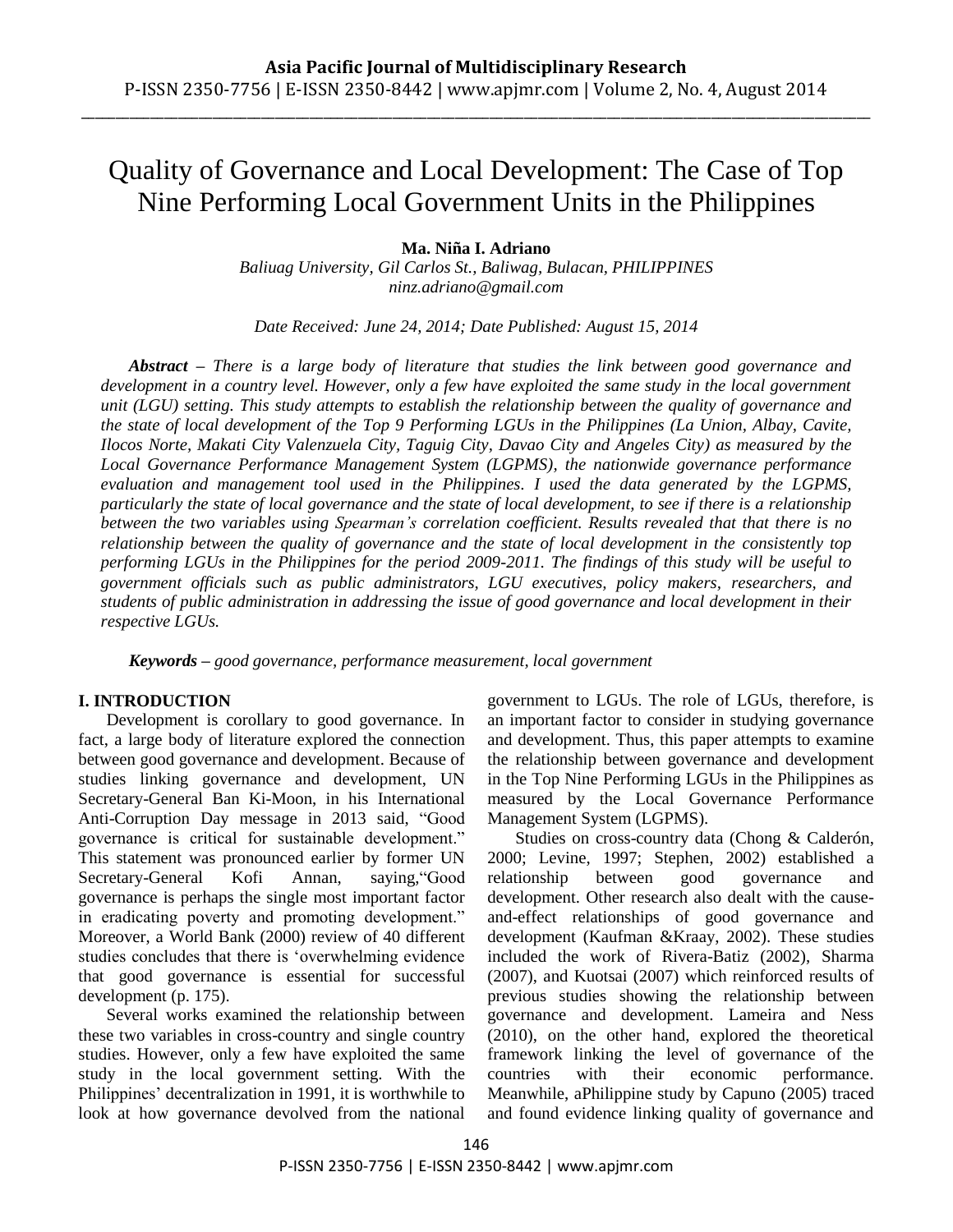local development since the adoption of the fiscal decentralization policy in the Philippines in 1991. Findings showed that the initial level of economic conditions determined the acceptable quality of local governance.

Meanwhile, in studies that focused on single or small countries, this cause-and-effect relationship was not clearly established since there were intervening factors that led to development even in the absence ofgood governance(Quian, 2003).The study of Record (2005) argued that a country might still experience economic developmenteven with the absence of good governance. Such was the case in Vietnam, which, although with high levels of corruption and poor governance, successfully led the country to development and poverty reduction. To this Painter (2014) concurred, arguing that there is no firm basis for any set of good governance reforms as a prerequisite for development.

Since two groups of findings emerged on studies of governance and development as presented in the above discussion, I decided to explore the same subject in an LGU setting. This is to find out which of the two findings will apply in an LGU setting in the Philippines, using the Top Nine LGUs ((La Union, Albay, Cavite, Ilocos Norte, Makati City Valenzuela City, Taguig City, Davao City and Angeles City) as samples.

## **II. OBJECTIVES OF THE STUDY**

The general aim of this study is to examine the relationship between the state of governance and the state of development in the top nine performing LGUs in the Philippines for the period 2009-2011, which researchers in the country have not explored using the LGPMS data. Specific objectives that will help in meeting the general objective of the study include: to identify the specific governance variable as defined in the LGPMS (administrative, social, economic, environmental, valuing fundamentals of good governance) that serves as the LGU"s weakness in achieving high governance rating; to identify the specific development variable as defined in the LGPMS (social, economic, environmental)that serves as the LGU"s weakness in achieving high development governance rating; to determine which governance variable has the greatest effect on development variables; and to test the relationship between the quality of local governance and the state of local development in the top nineperforming LGUs in the Philippines for the period 2009-2011.

#### **III. MATERIALS AND METHOD**

This study used descriptive quantitative method in examining the relationship between quality of governance and state of local development. I used a three-year longitudinal data generated by the LGPMS for the periods 2009-2011 for the quality of governance and the state of local governance for 2012. This is because the report on quality of governance is taken every year while the state of local development is rated every three years, the first rating period being 2009, and the most recent is 2012. I used a correlational statistics, Spearman"s correlation coefficient, to determine the relationship between the two variables. I tested each governance indicator as against each development indicator to see which received the lowest rating for all LGUs and which governance variable has the greatest effect on development. To get the whole picture, I took the mean of governance and development for all LGUs and ran them in SPSS.

#### **Participants**

This study covers only the Top Nine LGUs in the Philippines, namely: Albay, Ilocos Norte, La Union, Cavite, Makati City, Valenzuela City, Taguig City, Angeles City and Davao City. The samples were selected based on their Overall Performance Index (OPI) for the three rating periods 2009-2011. The OPI consists of the average rating of the five areas of governance, namely: administrative, social, economic, environmental and valuing fundamentals of good governance. The OPIs were then used as bases for awarding an LGU as top performer. Those LGUs that belong to the Top 10 have consistently high OPI. Out of the 10 high performers from 2009-2011, the nine selected LGUs were consistently at the top. In using these samples, the researcher wants to find out if the high quality of governance in these LGUs translates to a high state of local development.

#### **Instruments**

Since the present study does not deal with countries but with LGUs, it used a system and indicators specifically created for LGUs, but still taking into consideration other indicators used by the World Bank in measuring good governance such as transparency, accountability and participation. The measurement system used in this study is the Local Governance Performance Management System, or LGPMS, an online national information system on local governments. It is a self-assessment, management and development tool that enables local governments–provinces, cities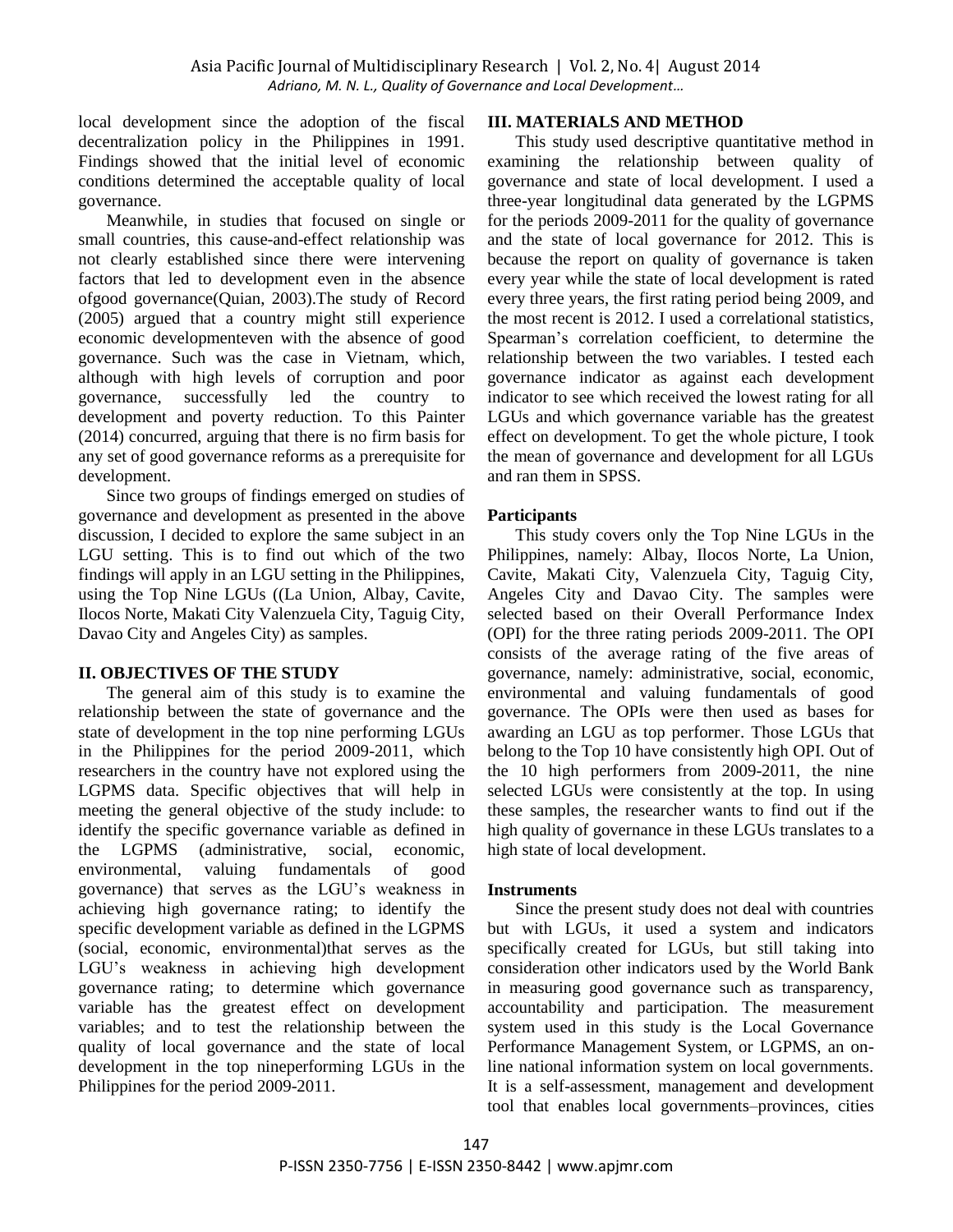and municipalities–to determine their capabilities and limitations in the delivery of essential public services. It is a web-based system that has the ability to produce information on the state of local governance performance, and the state of local development, using governance and development indicators.

#### **Procedure**

Data collected were longitudinal from 2009-2011 for the state of local governance while data collected for the state of local development were taken from the year 2012. This is because the data on the state of local development is administered every three years so that all development indicators from the previous years will be taken into consideration in the rating.

The author used tables and figures to present data. Highlighted in Tables1-6arethe local governance performance rating of each sample LGU covering four (4) areas of governance: (a) administrative governance, (b) social governance, (c) economic governance, and (d) environmental governance. Also included under governance is the index fundamental of good governance to determine how the elements of good governance such as participation, transparency, and financial accountability are valued in the LGU. Ratings on the three areas of local development are also presented under social, economic, and environmental development. The LGU's performance was assessed based on the responses of the LGU's Team to the questions provided into the LGPMS database. A Performance Scale is used to identify areas with excellent performance and areas for improvement. A perfect scale of 5 denotes excellent performance while performance scales of 1-4 indicate areas for improvement. Although scales of 3 and 4 are relatively high, there are still areas which can be improved on.

## **Data Analysis**

The statistical treatment applied to test the correlation between the two variables was Spearman"s Correlation Coefficient since the data were rankordered, monotonic and not linear. Data for each sample LGU for each rating period (2009-2011) were tabulated. The mean for each year was computed, then the average for the three consecutive rating periods was taken to get the overall mean for the state of governance. The same process was applied in computing the state of development, only that the rating period considered was 2012 since the state of local development is being generated only every three years and the 2012 data is the most recent. After getting the overall means for governance and development, the data were placed in a separate table to compute for correlation. The SPSS was used to compute for Spearman"s correlation, so only the results will be presented.

Table 1. *Comparative Rating between the State of Local* 

## **IV. RESULTS**

| Governance and State of Local Development |            |                    |  |  |  |  |
|-------------------------------------------|------------|--------------------|--|--|--|--|
| LGU                                       | Local      | <b>Economic</b>    |  |  |  |  |
|                                           | Governance | <b>Development</b> |  |  |  |  |
| <b>Ilocos Norte</b>                       | 4.80       | 3.57               |  |  |  |  |
| La Union                                  | 4.90       | 3.54               |  |  |  |  |
| Cavite                                    | 4.80       | 3.38               |  |  |  |  |
| Albay                                     | 4.80       | 3.08               |  |  |  |  |
| Makati City                               | 4.70       | 3.29               |  |  |  |  |
| Valenzuela City                           | 4.76       | 3.28               |  |  |  |  |
| <b>Taguig City</b>                        | 4.66       | 3.29               |  |  |  |  |
| Davao City                                | 4.65       | 3.33               |  |  |  |  |
| <b>Angeles City</b>                       | 4.71       | 4.04               |  |  |  |  |

*Note: Data are sourced from www.lgpms.gov with the rating period of 2009-2011.*

| Table 2. Relationship of Administrative Governance to |
|-------------------------------------------------------|
| Social, Economic and Environmental Development        |

| <b>Administrative Governance</b> | <b>Coefficient</b>   | Correlation Sig. (2-tailed) |
|----------------------------------|----------------------|-----------------------------|
| Social Development               | .638                 | .064                        |
| Economic Development             | $-.692$ <sup>*</sup> | .039                        |
| <b>Environmental Development</b> | .203                 | .600                        |
|                                  |                      |                             |

\*. Correlation is significant at the 0.05 level (2-tailed).

#### **Administrative Governance and Development**

Of the three development areas (social, economic, environmental) tested against administrative governance, only social development showed no relationship with the variable. Economic development revealed a significant relationship with administrative governance, *p*=.039 and coefficient of -.692, meaning a strong negative correlation. Meanwhile, environmental development has weak positive relationship with administrative governance, *p*=.600 and coefficient=.203. Ilocos Norte has the highest administrative governance rating of 4.82 among the Top 9 LGUs, while Albay got the lowest rating of 4.38. On the state of local development, Angeles City got the highest rating of 4.04 while Albay maintained its being at the bottom with a rating of 3.08.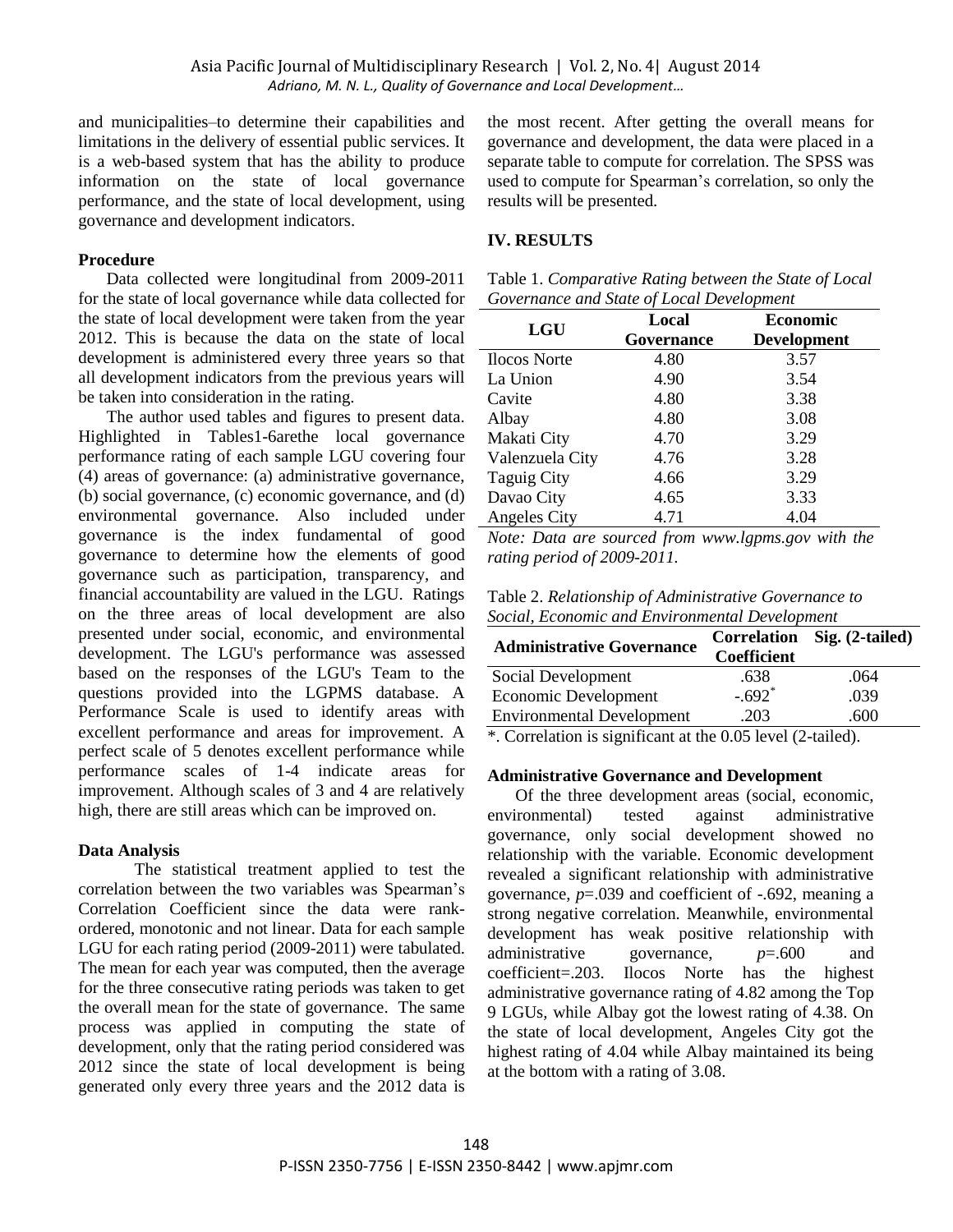Asia Pacific Journal of Multidisciplinary Research | Vol. 2, No. 4| August 2014 *Adriano, M. N. L., Quality of Governance and Local Development…*

|                                                             |            |                   | Econ_Gov | Social_Dev Econ_Dev |          | Environ Dev |
|-------------------------------------------------------------|------------|-------------------|----------|---------------------|----------|-------------|
|                                                             |            | Correlation       | 1.000    | .561                | $-.689*$ | .283        |
|                                                             | Econ_Gov   | Coefficient       |          |                     |          |             |
|                                                             |            | Sig. (2-tailed)   |          | .116                | .040     | .460        |
|                                                             |            | N                 | 9        | 9                   | 9        | 9           |
|                                                             |            | Correlation       | .561     | 1.000               | $-122$   | .385        |
|                                                             | Social_Dev | Coefficient       |          |                     |          |             |
|                                                             |            | $Sig. (2-tailed)$ | .116     |                     | .754     | .306        |
|                                                             |            | N                 | 9        | 9                   | 9        | 9           |
| Spearman's rho                                              | Econ_Dev   | Correlation       | $-.689*$ | $-122$              | 1.000    | $-.118$     |
|                                                             |            | Coefficient       |          |                     |          |             |
|                                                             |            | Sig. (2-tailed)   | .040     | .754                |          | .763        |
|                                                             |            | N                 | 9        | 9                   | 9        | 9           |
|                                                             |            | Correlation       | .283     | .385                | $-.118$  | 1.000       |
|                                                             | Environ_De | Coefficient       |          |                     |          |             |
|                                                             | V          | $Sig. (2-tailed)$ | .460     | .306                | .763     |             |
|                                                             |            | N                 | 9        | 9                   | 9        | 9           |
| *. Correlation is significant at the 0.05 level (2-tailed). |            |                   |          |                     |          |             |

*Note: Admin stands for administrative, gov for governance, dev for development, admin for administrative, econ for economic, environ for environmental.* 

## **Economic Governance and Development**

Of the three development areas, only social development showed no relationship with economic governance. Spearman"s correlation test showed that economic governance with a correlation coefficient of -.689 and a *p*-value of .040 has a strong negative correlation to economic development. This is true in this study since all nine LGUs recorded high economic governance ratings that are higher than their economic development ratings. In economic development data, however, all five highly urbanized cities (HUCs) got the highest ratings among the nine LGUs although with only a fair rating (below 4.0). Meanwhile, environmental development indicated a weak positive correlation with economic governance.

|                      |                      |                                | Soc Gov | <b>Social Dev</b> | <b>Econ Dev</b> | <b>Environ Dev</b> |
|----------------------|----------------------|--------------------------------|---------|-------------------|-----------------|--------------------|
|                      |                      | <b>Correlation Coefficient</b> | 1.000   | .268              | $-.303$         | $.100\,$           |
|                      | Soc_Gov              | $Sig. (2-tailed)$              |         | .486              | .429            | .798               |
|                      |                      | N                              |         |                   |                 | 9                  |
|                      |                      | <b>Correlation Coefficient</b> | .268    | 1.000             | $-.122$         | .385               |
| Spearman's rho       | Social Dev           | $Sig. (2-tailed)$              | .486    |                   | .754            | .306               |
|                      |                      | N                              |         |                   |                 | 9                  |
|                      | Econ_Dev             | <b>Correlation Coefficient</b> | $-.303$ | $-122$            | 1.000           | $-.118$            |
|                      |                      | $Sig. (2-tailed)$              | .429    | .754              |                 | .763               |
|                      |                      | N                              | 9       | 9                 |                 | 9                  |
|                      | Environ_Dev          | <b>Correlation Coefficient</b> | .100    | .385              | $-.118$         | 1.000              |
|                      |                      | $Sig. (2-tailed)$              | .798    | .306              | .763            |                    |
| $\sim$ $\sim$ $\sim$ | $\sim$ $\sim$ $\sim$ |                                |         | 9                 |                 | 9                  |

Table 4. *Relationship of Social Governance to Social, Economic and Environmental Development*

*Note: Admin stands for administrative, gov for governance, dev for development, admin for administrative, econ for economic, environ for environmental.*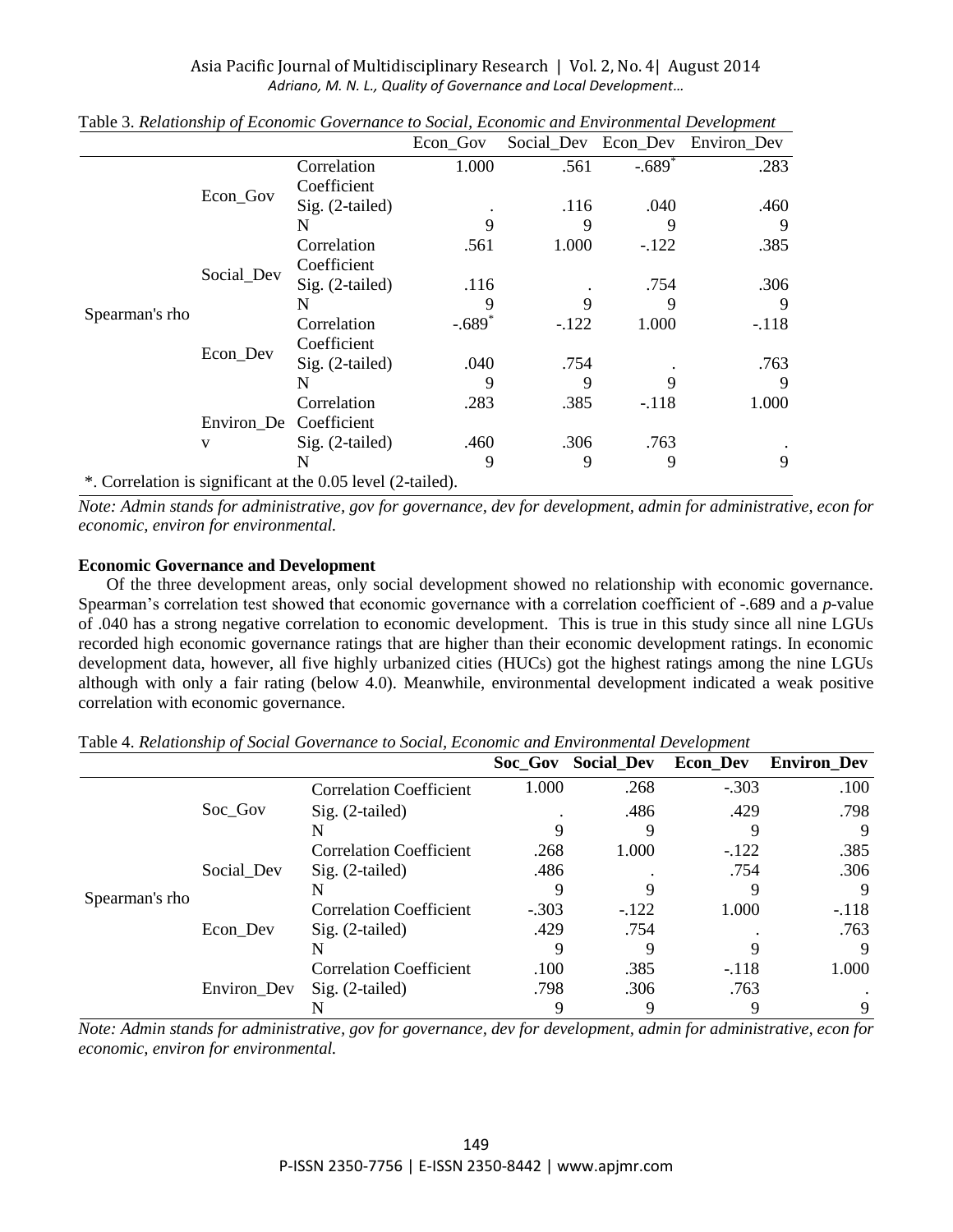## **Asia Pacific Journal of Multidisciplinary Research** P-ISSN 2350-7756 | E-ISSN 2350-8442 | www.apjmr.com | Volume 2, No. 4, August 2014

\_\_\_\_\_\_\_\_\_\_\_\_\_\_\_\_\_\_\_\_\_\_\_\_\_\_\_\_\_\_\_\_\_\_\_\_\_\_\_\_\_\_\_\_\_\_\_\_\_\_\_\_\_\_\_\_\_\_\_\_\_\_\_\_\_\_\_\_\_\_\_\_\_\_\_\_\_\_\_\_\_\_\_\_\_\_\_\_\_\_\_\_\_\_\_\_\_\_\_\_\_\_\_\_\_\_\_\_\_\_\_\_\_\_

## **Social Governance and Development**

Social governance showed a weak positive relationship with social development and weak negative relationship with economic development, p=.429 and coefficient=.100. It has no relationship with environmental governance as evidenced by the *p*-value of .798 and a correlation coefficient of .100. La Union exhibited the highest rating of 5 in social governance while Davao City got the lowest rating of 4.63. Of the three development areas, economic development showed poor ratings, with Albay registering the lowest score of 2.28, followed by La Union with 2.89 and Ilocos Norte with 2.91.

| Table 5. Relationship of Environmental Governance toSocial, Economic and Environmental Development |  |  |  |  |
|----------------------------------------------------------------------------------------------------|--|--|--|--|
|----------------------------------------------------------------------------------------------------|--|--|--|--|

|                |             |                   | Environ_Gov Social_Dev Econ_Dev Environ_Dev |        |         |         |
|----------------|-------------|-------------------|---------------------------------------------|--------|---------|---------|
|                |             | Correlation       | 1.000                                       | .098   | $-.631$ | .102    |
|                | Environ_Gov | Coefficient       |                                             |        |         |         |
|                |             | Sig. (2-tailed)   |                                             | .801   | .068    | .794    |
|                |             | N                 | 9                                           | 9      | 9       | 9       |
|                |             | Correlation       | .098                                        | 1.000  | $-122$  | .385    |
|                | Social_Dev  | Coefficient       |                                             |        |         |         |
|                |             | Sig. (2-tailed)   | .801                                        |        | .754    | .306    |
| Spearman's rho |             | N                 | 9                                           | 9      | 9       | 9       |
|                | Econ_Dev    | Correlation       | $-.631$                                     | $-122$ | 1.000   | $-.118$ |
|                |             | Coefficient       |                                             |        |         |         |
|                |             | $Sig. (2-tailed)$ | .068                                        | .754   |         | .763    |
|                |             | N                 | 9                                           | 9      | 9       | 9       |
|                |             | Correlation       | .102                                        | .385   | $-.118$ | 1.000   |
|                | Environ_Dev | Coefficient       |                                             |        |         |         |
|                |             | Sig. (2-tailed)   | .794                                        | .306   | .763    |         |
|                |             | N                 | 9                                           | 9      | 9       | 9       |

Note: Admin stands for administrative, gov for governance, dev for development, admin for administrative, econ for economic, environ for environmental.

|  | Table 6. Relationship of Fundamentals of Good Governance toSocial, Economic and Environmental Development |  |
|--|-----------------------------------------------------------------------------------------------------------|--|
|  |                                                                                                           |  |

|             | <b>Correlation Coefficient</b> | 1.000                | .538    | $-.751$ <sup>*</sup> | .351                                      |
|-------------|--------------------------------|----------------------|---------|----------------------|-------------------------------------------|
| Funda Gov   | $Sig. (2-tailed)$              |                      | .135    | .020                 | .354                                      |
|             |                                | 9                    |         |                      | 9                                         |
|             | <b>Correlation Coefficient</b> | .538                 | 1.000   | $-122$               | .385                                      |
| Social Dev  | $Sig. (2-tailed)$              | .135                 |         | .754                 | .306                                      |
|             |                                |                      |         |                      | 9                                         |
|             | <b>Correlation Coefficient</b> | $-.751$ <sup>*</sup> | $-.122$ | 1.000                | $-.118$                                   |
| Econ Dev    | $Sig. (2-tailed)$              | .020                 | .754    |                      | .763                                      |
|             |                                | 9                    |         | 9                    | 9                                         |
| Environ_Dev | <b>Correlation Coefficient</b> | .351                 | .385    | $-.118$              | 1.000                                     |
|             | $Sig. (2-tailed)$              | .354                 | .306    | .763                 |                                           |
|             |                                | 9                    | 9       |                      |                                           |
|             |                                |                      |         |                      | Funda_Gov Social_Dev Econ_Dev Environ_Dev |

*Note: Admin stands for administrative, gov for governance, dev for development, admin for administrative, econ for economic, environ for environmental.\*. Correlation is significant at the 0.05 level (2-tailed).*

Environmental governance revealed no relationship with each of the three development areas namely, social, economic and environmental. This means that the rating of environmental governance has no effect at all in the development of the three areas. This is supported by the strong performance of environmental governance, which got the highest rating across all LGUs. It is evident that no relationship exists with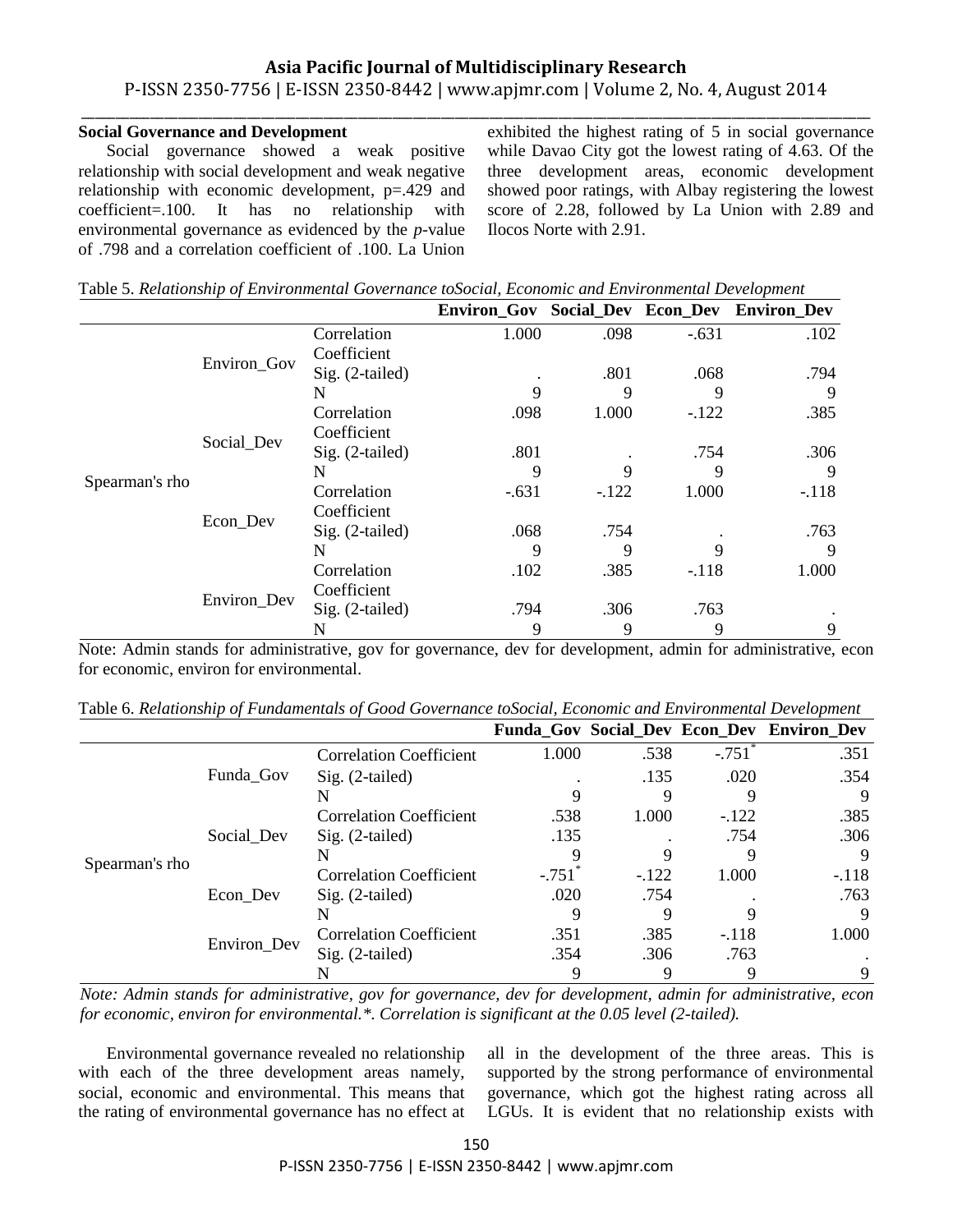development areas since the high ratings did not affect even the environmental development of all LGUs, except for Angeles City, which registered the highest environmental rating of 4.39.

## **Valuing Fundamentals of Good Governance and Development**

The LGUs valuing the fundamentals of good governance, which include transparency, participation and accountability does not affect social development and environmental development. Only economic development revealed a moderate relationship as evidenced by a correlation coefficient of .538 and *p*value of .135.

Of the five governance areas–administrative, social, economic, environmental, and valuing fundamentals of good governance–economic governance has the lowest mean score across the nine LGUs with a rating of 4.51, followed by administrative governance at 4.59. It is evident that the highly urbanized cities (HUCs), Makati and Taguig all registered a low rating on economic governance, with 3.47 and 3.90, respectively. All others got a rating higher than 4.5, which is very good.

In economic development data consisting of social, economic and environmental, economic development received the lowest mark across all LGUs with a mean of 3.15. This was followed by environmental development at 3.4 and social development at 3.68. All five HUCs–Makati, Valenzuela, Taguig, Davao, and Angeles City got the highest ratings among the nine LGUs although with a fair rating (below 4.0).

Table 7. *Relationship between Governance and Development for the Top 9 LGUs*

|                   | Correlation | Sig.         |                    |
|-------------------|-------------|--------------|--------------------|
|                   | Coefficient | $(2-tailed)$ | Interpretation     |
| Governance<br>and | .162        | .678         | <b>Not</b>         |
| Development       |             |              | <b>Significant</b> |

Table 7 shows the result of the Spearman's correlation test between governance and development. The Spearman"s test revealed a correlation coefficient of .162, which means that there is an extremely weak relationship between governance and development. The *p*-value of .678 results in failure to reject the null hypothesis. Therefore, we can say that there is no relationship between governance and development in the Top 9 performing LGUs in the Philippines for the period 2009-2011.

## **V. DISCUSSION**

The result of this study showing no relationship between the quality of governance and the state of local development in the Top Nine Performing LGUs in the Philippines is an important finding in the field of governance. This means that the quality of governance has no effect on the state of local development of a certain LGU. It is noteworthy that for the variables governance and development, the economic aspect is the gap or the weakest link that needs to be addressed. This is supported by the low ratings of all nine LGUs in both variables. A correlational test done on economic governance and economic development yielded a strong negative relationship between the two while other areas under governance and development yielded weak or no correlation. It is therefore the economic area that needs a lot of improvement for both variables even for highly urbanized LGUs, but more so for first class provincial LGUs. This result is evident in our sample LGUs since thestudy"s participants are all Top LGU performers, yet they have *fair* economic development rating.

As presented in Table1, the Top 9 LGUs have very *high* governance rating; however, their local development rating is reported to be*fair*. Many core challenges such as high unemployment rate, high poverty incidence, high crime rate, low elementary participation, squatting incidence in coastal areas, and the presence of pollution need to be addressed by the LGUs. Despite good governance in the LGUs, development, especially economic development, remains to be a problem. Although this finding is not supported by cross-country empirical studies suggesting thatthere is a positive relationship between good governance and local development. (Knack& Keefer, 1995; Mauro, 1995; Barro, 1996; Clague, et al., 1997; Knack &Keefer, 1997; Johnson, et al., 1998; Hall & Jones, 1999; Kauffman, et al.,1999; Lambsdorff, 2005), it is, however, supported by findings conducted by Painter (2014), Goldsmith (2007), Holmberg, Rothstein and Nasiritousi (2008), Record (2005), and Rodrik (2002). The case of China and Vietnam is evidence that despite bad governance, development can likely take place (Painter, 2014) as there are other factors contributing to the development of a country. Similarly, as found in this study, good governance does not translate to economic, social, and environmental development of an LGU.

Much still needs to be done to improve the state of local development of the constituents especially the economic development of the Top 9 LGUs. Among the socio-economic and environmental concerns that still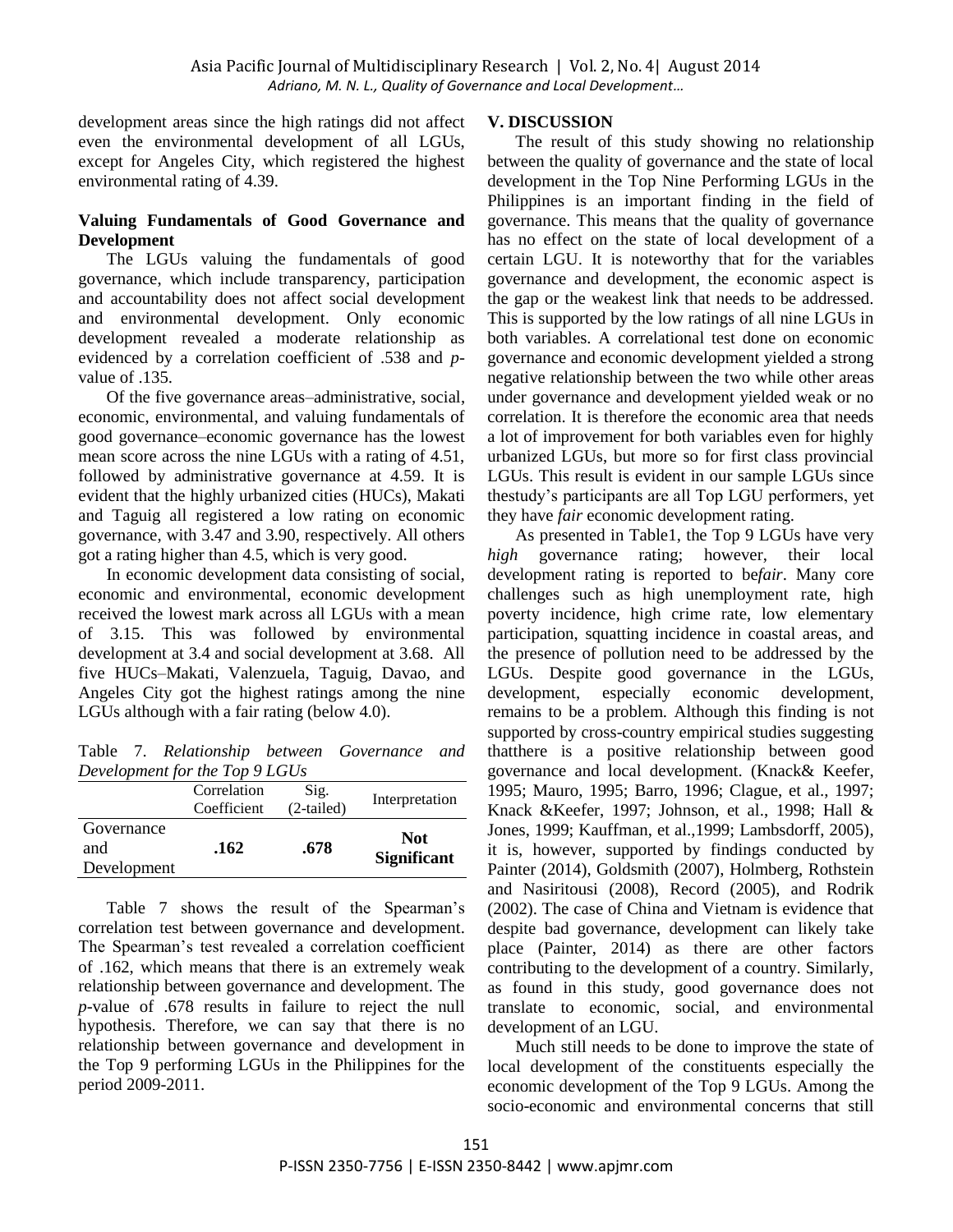need to be addressed are the state of education, high unemployment rate, high poverty incidence, large-scale logging, quarrying and mining, presence of polluting industries in riverside or lakeside, squatting, low crop yield, illegal fishing, and high crime incidence. When these are addressed, we can truly say that there is indeed good governance and that it is closely linked to development.

## **VI. CONCLUSIONS AND RECOMMENDATION**

This study was able to establish that there is no relationship between the state of local governance and the state of local development in the Top 9 Philippine LGUs for the period 2009-2011. This conclusion is supported by the findings of similar studies like that of Painter (2014), Goldsmith (2007), Holmberg, Rothstein and Nasiritousi (2008), Record (2005), and Rodrik (2002) who suggested that there is no correlation between good governance and development since there are many other factors affecting development. Using the cause-and-effect theory that served as the framework of this study, we can say that development is not solely caused by good governance. However, all governance factors, except environmental, have an effect on economic development as shown in Tables 1-6.

Since good governance is the goal of all governing bodies, believing that it is closely linked to development, the result of this study will be helpful in looking at governance differently by shifting the LGUs' focus on improving not only governance ratings but also development ratings especially economic development. This is because constituents have to experience economic development through poverty alleviation programs, job opportunities, and the provision of basic goods and services.

In order to affect the lives of the constituents, the high governance rating should translate to a high state of local development rating, especially economic development. LGUs should therefore implement policies and programs that will increase employment opportunities, reduce poverty incidence, provide housing, reduce squatting and increase the literacy level of their respective constituents.

Although the findings of this study is supported by similar previous studies, one weakness of this research is that it used only the top nine performing LGUs as its sample, out of the 121 LGUs across the country. Also, the period considered is too short, just three years (2009-2011). Nevertheless, the question that would arise is that, if this is the scenario in the Top 9

performing LGUs, how much less is the development ratings of those LGUs at the bottom rank?

It is hereby recommended to conduct a similar study per region so that we can have a complete picture of the national situation using the LGPMS. There is a need to conduct a similar study using a different instrument in order to validate the findings of this study. It is also useful for LGUs to chart the indicators where they have poor ratings as shown in the LGPMS and come up with policies and programs to improve them.

## **REFERENCES**

Diphofa, M. J. (2011). *How does integrity and good governance impact pro-poor growth?* [Pdf file]. Paper Presented at the 2011 United Nations and Africa Public Service Forum in Dares Salaam, United Republic of Tanzania on 20-23 June 2011. Retrieved from ttp://unpan1.un.org/intradoc/groups/public/document s/un-dpadm/unpan046150.pdf

- Grindle, M. S. (2007). Good enough governance revisited. *Development Policy Review*, *25*(5), 533- 574.
- Asian Development Bank.(2014). Public sector management and governance. Retrieved from http://www.adb.org/themes/governance/overview
- Caluser, M., & Salagean, M. (2007). Good governance in multi-ethnic communities..Retrieved from http://youth-partnership-eu.coe.int/youthpartnership/documents/EKCYP/Youth\_Policy/docs/ Cohesion/Policy/Good\_Governance\_Multiethnic\_C ommunities.pdf
- Capuno, Joseph J. (2005). The quality of local governance and development under decentralization in the Philippines, Discussion paper // School of Economics, University of the Philippines, No. 2005,06.

Department of Interior and Local Government. Local Governance Performance Management Sytem. Retrieved from http://www.blgs.gov.ph/lgpmsv2/cmshome/index.ph p?pageID=3&childFlag=1

- Kaufman, D. (2006). A decade of measuring the quality of governance: Governance matters. Washington D.C.:World Bank.
- Kaufmann, D., Kraay, A.& Mastruzzi, M. (2005). Measuring governance usingcross-country perceptions data. Washington D.C.: The World Bank
- Kaufmann, D.,Recanatini,F. &Sergiy, B. (2002). Assessing governance: Diagnostic tools applied